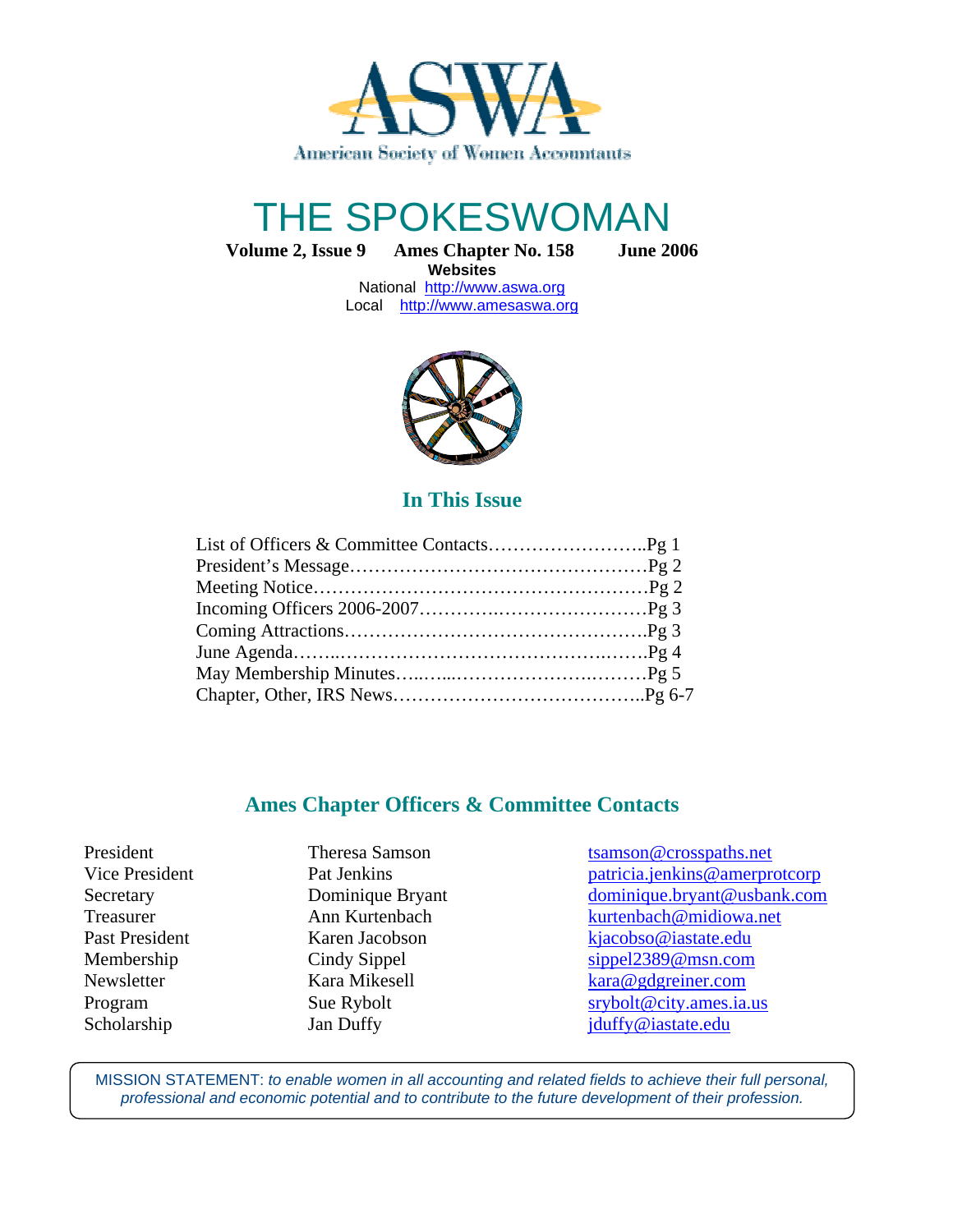

## **President's Message**

This is my last President's message. We will be installing new officers this month and I am so looking forward to reading Pat's messages next year.

I would like to thank all who have agreed to serve as officers and board members for the 2006-2007 year. You are a talented group of women and I am certain we will have a successful year with your leadership. We are a small group in terms of numbers, but through the commitment of our members we are able to accomplish more than organizations twice our size.

I would also like to thank all who served as officers and board members this past year. You have been supportive and helpful to me personally and to the chapter as well. Together we had a good year. We had excellent speakers at various locations. We awarded scholarships to two students. Some of us attended both national and regional conferences. We are hosting our own educational seminar this month. Impressive for a group of twenty-some women!

Finally, I would like to thank all of you for giving me the opportunity to serve as your president. It has been a very rewarding experience.

Theresa

#### **June 2006 Meeting Notice Wednesday, June 21, 2006**

#### **Skybox at Legend's Restaurant 119 Stanton Ames, IA (Parking available underneath the building, in the St. John's Episcopal Church lot, or metered parking on the street or a city lot ½ block away.)**

Networking 5:30 Speaker 6:00 Dinner/Meeting 7:00

**Topic: International Accounting Standards Update Speaker: Cynthia G Jeffrey** 

**Dinner Reservations by noon Tuesday, June 20, 2006 Kara Mikesell 515-232-7080 Email:** kara@gdgreiner.com

About our Program: Sue Rybolt will be sending this information this month

About our Speaker: Sue Rybolt will be sending this information this month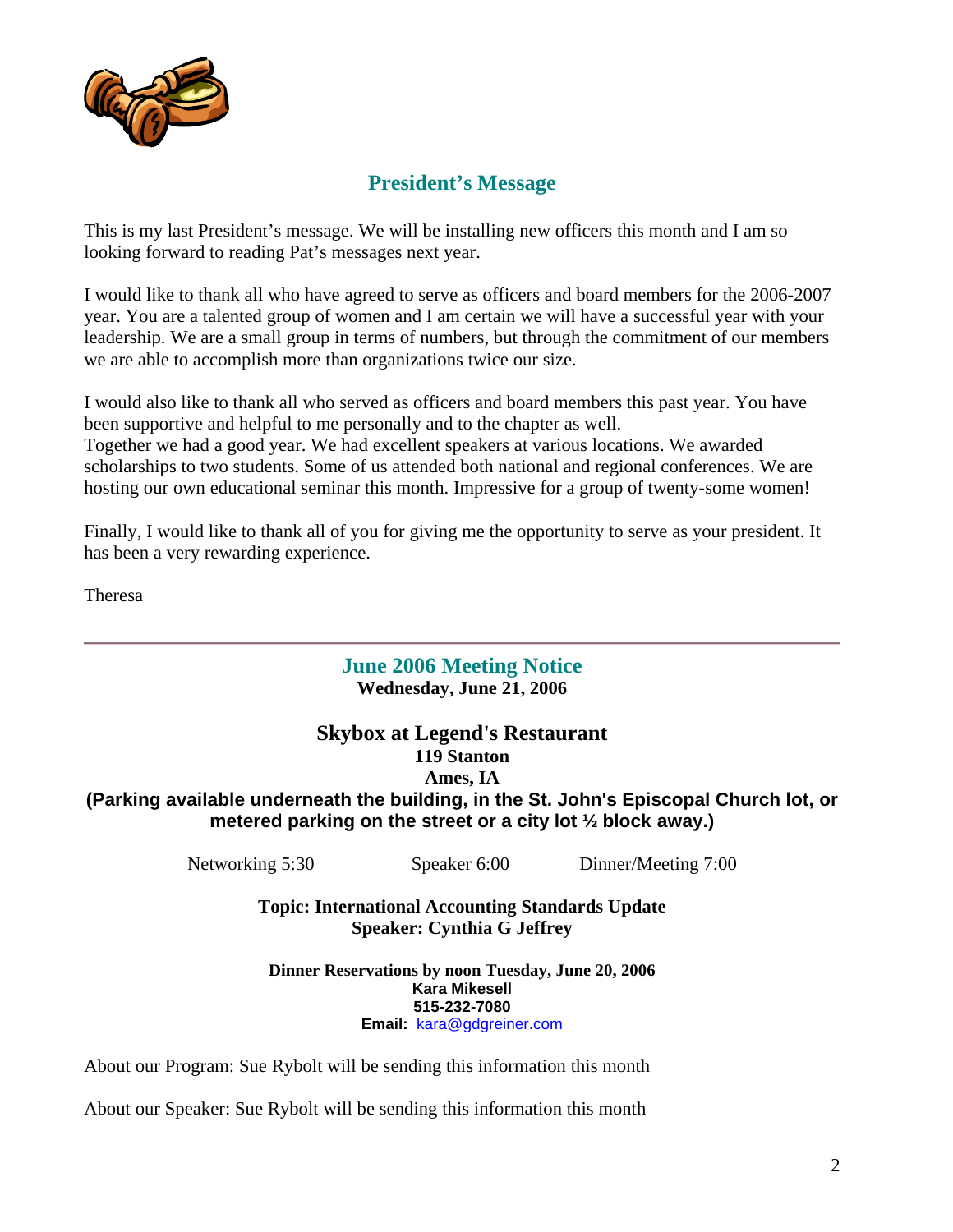## **Standing Reservation List**

(Call only if you will NOT be attending)

Cindy Sippel Jan Duffy Karen Jacobson Kate Mulder<br>
Kara Mikesell Theresa Samson Ann Kurtenbach Theresa Samson Ann Kurtenbach

If you would like to be added to the Standing Reservation List, please contact Kate Mulder at 515- 382-1500 or cmulder@nev.hfmgt.com

## **Incoming Officers AMES CHAPTER #158 2006-2007**

| <b>President</b>      | <b>Pat Jenkins</b>      |  |
|-----------------------|-------------------------|--|
| <b>Vice President</b> | Ann Kurtenbach          |  |
| <b>Secretary</b>      | <b>Carolyn Bauer</b>    |  |
| Treasurer             | <b>Dominique Bryant</b> |  |
| <b>Membership</b>     | <b>Margaret Munson</b>  |  |
|                       | <b>Karen Jacobson</b>   |  |
| Program               | <b>Cindy Sippel</b>     |  |
|                       | Donna Gladon            |  |
| <b>Bulletin</b>       | <b>Mary Mosiman</b>     |  |
| Scholarship           | <b>Jan Duffy, Chair</b> |  |
|                       | <b>Dominique Bryant</b> |  |
|                       | <b>Cheryl Carlile</b>   |  |
| <b>Immediate Past</b> |                         |  |
| President             | <b>Theresa Samson</b>   |  |

## **Coming Attractions**



## **Coming Attractions**

**Meeting Dates Location Speaker/Topic** 7/19/06 TBA Annual Planning Meeting



**Networking Luncheons**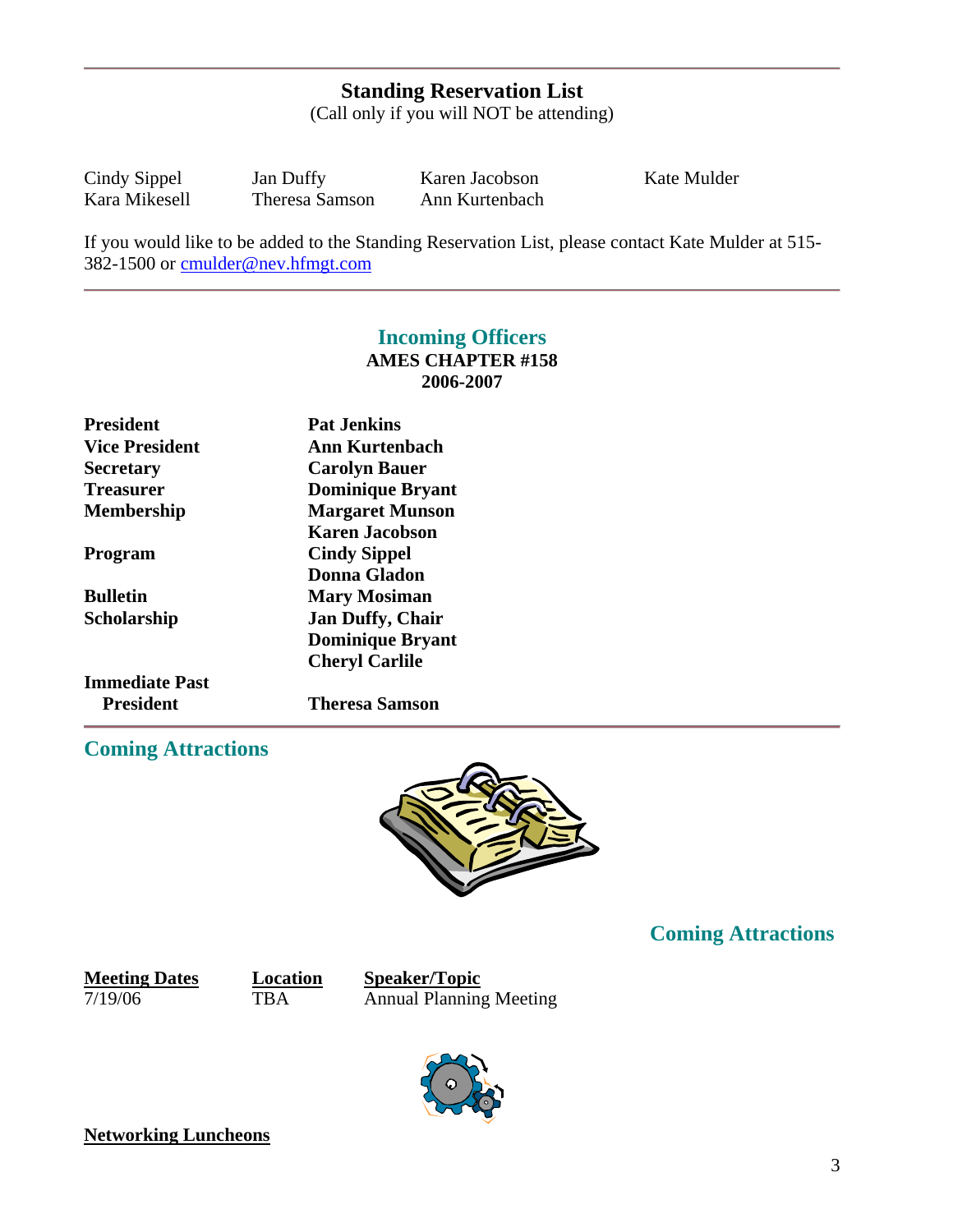RSVP to Jan Duffy at 294-1481 or 232-2213........ jduffy@iastate.edu

| Date        | ocation_  | . ime | RSVP by noon on |
|-------------|-----------|-------|-----------------|
| Thurs $7/6$ | La Fuente | 12:00 | Wed 7/5         |

#### **Seminar**

*The Ames Chapter of the American Society of Women Accountants presents:*

**Excel and PowerPoint - Things That Will Make Your Job Easier!**

**Tuesday, June 27, 2006; 1:00 to 4:30 Gerdin Business Building Iowa State University, Ames, IA**

- **Learn how to improve the accuracy of your spreadsheets and integrate them into your presentations.**
- **Hands-on** seminar held in state-of-the-art computer classroom in the Gerdin Business Building on the ISU campus
- **Graphs, pivot tables, naming cells and macros will be demonstrated**
- Limited to first fifty participants so register early.

*Presented by Diane Janvrin, PhD., Assistant Professor of Accounting at Iowa State, and Brian Hentz, MBA and doctoral candidate in Rhetoric and Business Communication. Dr. Janvrin teaches and researches in accounting information systems. Mr. Hentz works with faculty to improve communication skills for business students.*

**Credit**: 4 hours of CPE Cost: \$100 for ASWA members; \$120 for nonmembers

Website: www.AmesASWA.org for more information and registration Contact: jduffy@iastate.edu or call 515-294-1481 for more information.

#### **Proceeds will benefit the Beverly M. Wandling Memorial Scholarship Fund**

#### **Agenda American Society of Women Accountants Ames Chapter #158 June 21, 2006**

- 1. Call to Order
- 2. Quorum
- 3. Approval of May Minutes
- 4. Treasurer's Report
	- a. Monthly Report
- 5. Committee Reports
	- a. Membership
	- b. Program
	- c. Bulletin
	- d. Scholarship
- 6. Old Business
- 7. New Business
	- a. Installation of New Officers and Board Members
- 8. Announcements
	- a. Next Meeting-July 19, 2006
	- b. Networking Lunch
- 9. Adjournment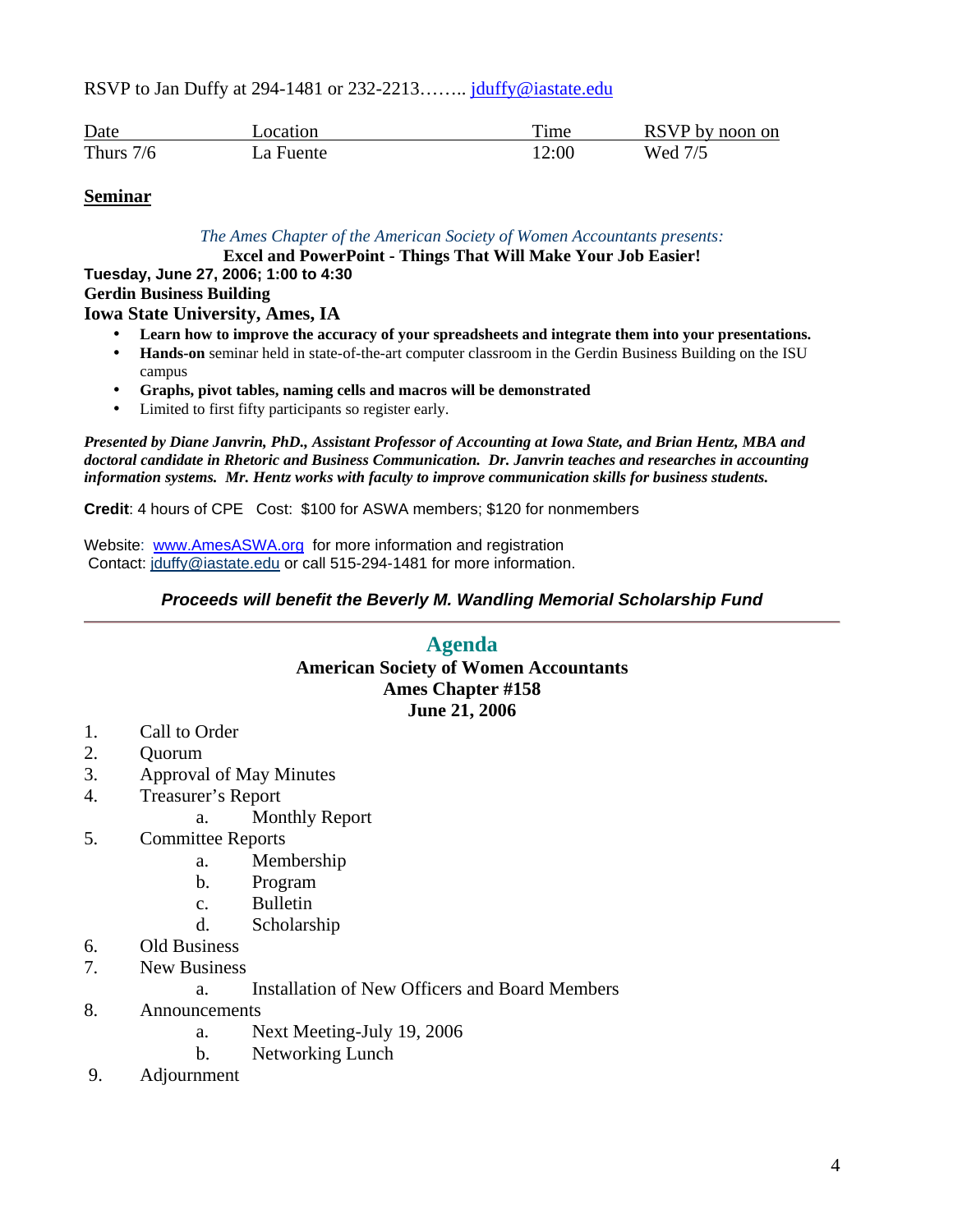## **Membership Minutes**

**American Society of Women Accountants** 

Ames Chapter #158 Membership Meeting May 10, 2006

- **Call to Order:** The May 2006 Membership Meeting of the Ames Chapter #158 was called to order by President Theresa Samson in Ames on Wednesday, May 10. Those in attendance were Karen Jacobson, Carolyn Bauer, Theresa Samson, Pat Jenkins, Cheryl Carlilse, Janet Mortvedt, Kathy Strum, Sue Rybolt, Ann Kurtenbach, Jan Duffy, Nancy Campbell, Kate Mulder, Kara Mikesell, Margaret Munson, and Cindy Sippel. A quorum was present.
- **Approval of Minutes:** The minutes of the March meeting were approved on a motion by Pat Jenkins which was seconded by Kara Mikesell. Once correction was noted.

**Treasurer's Report:** The Treasurer's report was presented and placed on file for review. **Committee Reports:** 

**Membership Committee:** We approved a new member last month, Donna Gladon who has renewed her membership.

**Program:** Sue is working on the program for June. It will be international accounting or an alternate program.

 **Education Seminar:** We are working on an Excel seminar for June, looking for someone who can teach this. One possibility is Diane Janvrin. Please email Jan Duffy with any ideas for possible speakers.

**Bulletin:** Kara is working on updating the member list for the bulletin. The deadline for the June bulletin is June 5.

**Scholarship:** We are planning to have the scholarship winners attend a meeting in the fall. **Old Business:**

**Speaker gifts/sales ideas:** Kate presented several items that we can use as speaker gifts or sell at the regional conference. We are planning to sell pens (1 - \$8, 2 - \$15, 3 - \$20), golf balls (2 balls with a tee for \$10) and letter opener with pen set for \$10.

 **Adopt a member:** The check has been written for the adopt-a-member program for the New Orleans chapter. Ann has the list. Please give her a check for the amount that you have pledged. **New Business:** 

**Chapter Leader Training:** National will be holding a conference call on May 31 for chapter leader training. Pat Jenkins is planning to participate.

**Foundation Scholarship:** There will be a silent auction for the foundation scholarship at the regional conference. Chapters are encouraged to donate either and item for the silent auction or \$50. Nancy Campbell moved and Margaret Munson seconded a motion that we donate \$50 to the foundation in lieu of an item. The motion passed.

#### **Announcements:**

**Planning meeting:** Wednesday, July 19 – either Jan or Theresa will host.

**Next meeting:** Wednesday, June 21, 2006 at the Skybox at Legend's, Ames.

**Networking Luncheons:** Thursday, July 6, 2006 at La Fuente – 12:00.

**Adjournment:** The meeting was adjourned.

Respectfully submitted, Cindy Sippel Acting Secretary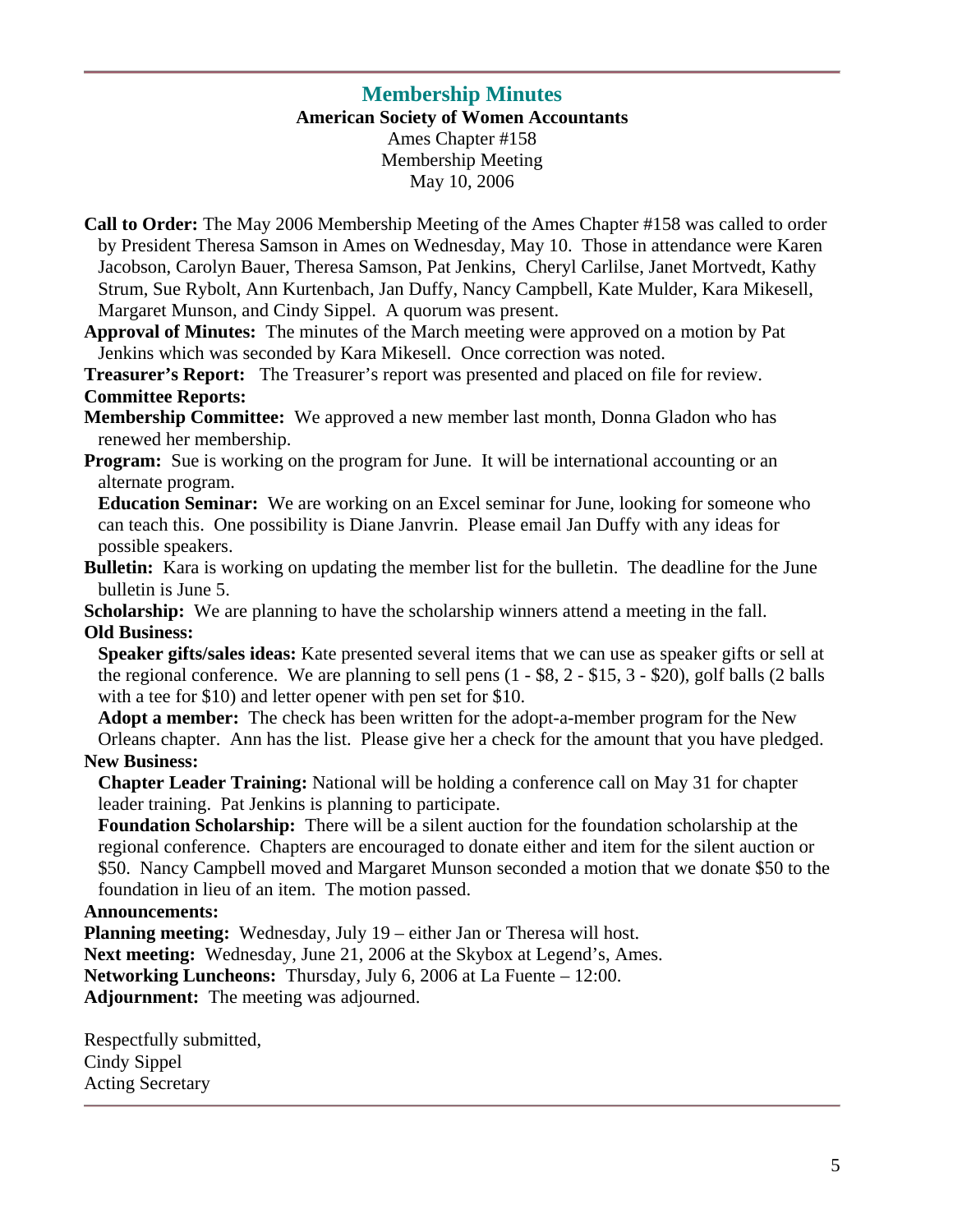## **IRS News**

#### **June 2006 News Items**

●Three free phone forums are planned. The first forum will discuss FIRPTA, withholding requirements when foreign persons sell U.S. real estate. Also planned are forums on the Tax Gap and Energy Credits. Learn new information without leaving your desk. Details on these forums will be announced under the "Tax Professionals" tab at www.irs.gov

●The Financial Management Service (FMS) invites you to participate in a FREE 60 minute Webcast about the many benefits of using the Electronic Federal Tax Payment System (EFTPS) on June 14, 2006, at 12 p.m. CDT. You may submit questions prior to the live event to the Simplify EFTPS mailbox. Registration is required.

●The IRS is requesting nominations for the Internal Revenue Service Advisory Council (IRSAC) and the Information Reporting Program Advisory Committee (IRPAC). IRSAC and IRPAC General Information.

●Headliner Volume 165 - New Batch Provider Software for Tax Professionals Now Available from EFTPS The new program allows tax professionals to register through the software and to send up to 1,000 enrollments and 5,000 payments in one transmission and has many other great new features. To download the software, manual and guide, please go to **EFTPS-OnLine** at www.eftps.gov.

●Many money service businesses (MSBs) are not registering with the U.S. Department of Treasury's Financial Crimes Enforcement Network (FinCEN). MSBs that fail to register may be subject to civil and criminal penalties under the Bank Secrecy Act.: www.msb.gov and www.fincen.gov have more information. The IRS Detroit Computing Center Hotline at 800-800- 2877 can provide assistance with completing the form. Further information regarding MSB registration and renewal requirements is available on FinCEN's Regulatory Helpline at 800-949- 2732.

## **RECENT NEWS & GUIDANCE**

• Redesigned Form 940. View the vision draft for Federal Unemployment Tax for 2006. Form 940EZ will be eliminated.

• New Form 8888 for 2006 Form 1040 returns will give taxpayers a choice of selecting up to three accounts such as checking, savings and retirement account, in which to directly deposit their refunds.

• IRS announced in IR-2006-78 an agreement with the Certified Financial Planner Board of Standards to give continuing education credits at the IRS Nationwide Tax Forums which begin in June. Financial planners who want to know more about the continuing education credits can visit the Board of Standard's Web site.

- IR 2006-42 Private Debt Collection information.
- IR-2006-86 Several Honda vehicles have been received certifications as hybrid vehicles, making them eligible for a tax credit. Link to other information on this credit.